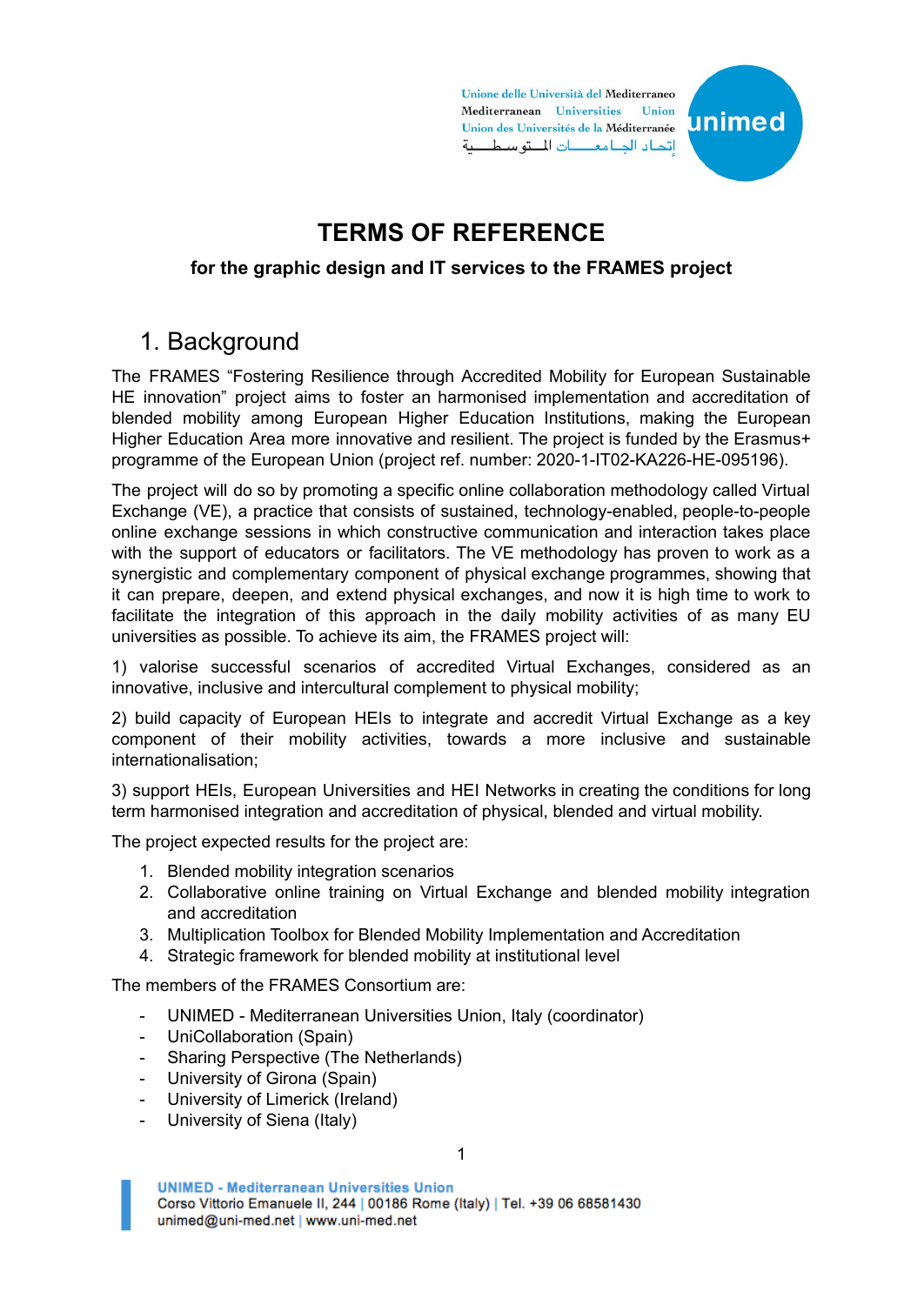Unione delle Università del Mediterraneo Mediterranean Universities Union unimed Union des Universités de la Méditerranée اتداد الجبامعات المتوسطية

## 2. Main tasks of the service

The service includes the following tasks:

#### **A) Project graphical identity & website**

- Design of the overall graphical identity of the project and production of basic promotional materials for dissemination purposes (e.g. project logo, templates for deliverables, project postcard, project flyer, roll-up etc.) in multiple languages (English, Spanish, Italian);
- Design and development of the multilingual project website (www.frames-project.eu), update of contents. Language versions of the project website: English, Italian, Spanish;
- Creation of a communication toolkit composed by visuals, animations, etc for social media;
- Production of 2 website and social media analytics reports (mid-term and final).

#### **B) Project graphical identity & Artworks**

- Editing and artwork for Output O1 "Blended mobility integration scenarios". Language versions: English, Italian, Spanish;
- Editing and artwork for Output O3 "Multiplication Toolbox for Blended Mobility Implementation and Accreditation". Language versions: English;
- Editing and artwork for Output O4 "Strategic framework for blended mobility at institutional level". Language versions: English, Italian, Spanish.

## 3. Expected Products

In specific terms, the consultant appointed is expected to deliver:

| <b>Product/Service</b>                                                                                                                                                                                                            | <b>Delivery Date</b> |
|-----------------------------------------------------------------------------------------------------------------------------------------------------------------------------------------------------------------------------------|----------------------|
| Basic promotional project materials: project logo,<br>templates for deliverables, project postcard, project<br>flyer, roll-up in multiple languages (English, Spanish,<br>Italian) - content will be provided by the project team | Mid June 2021        |
| Multilingual project website (www.frames-project.eu) -<br>content will be provided by the project team                                                                                                                            | Mid June 2021        |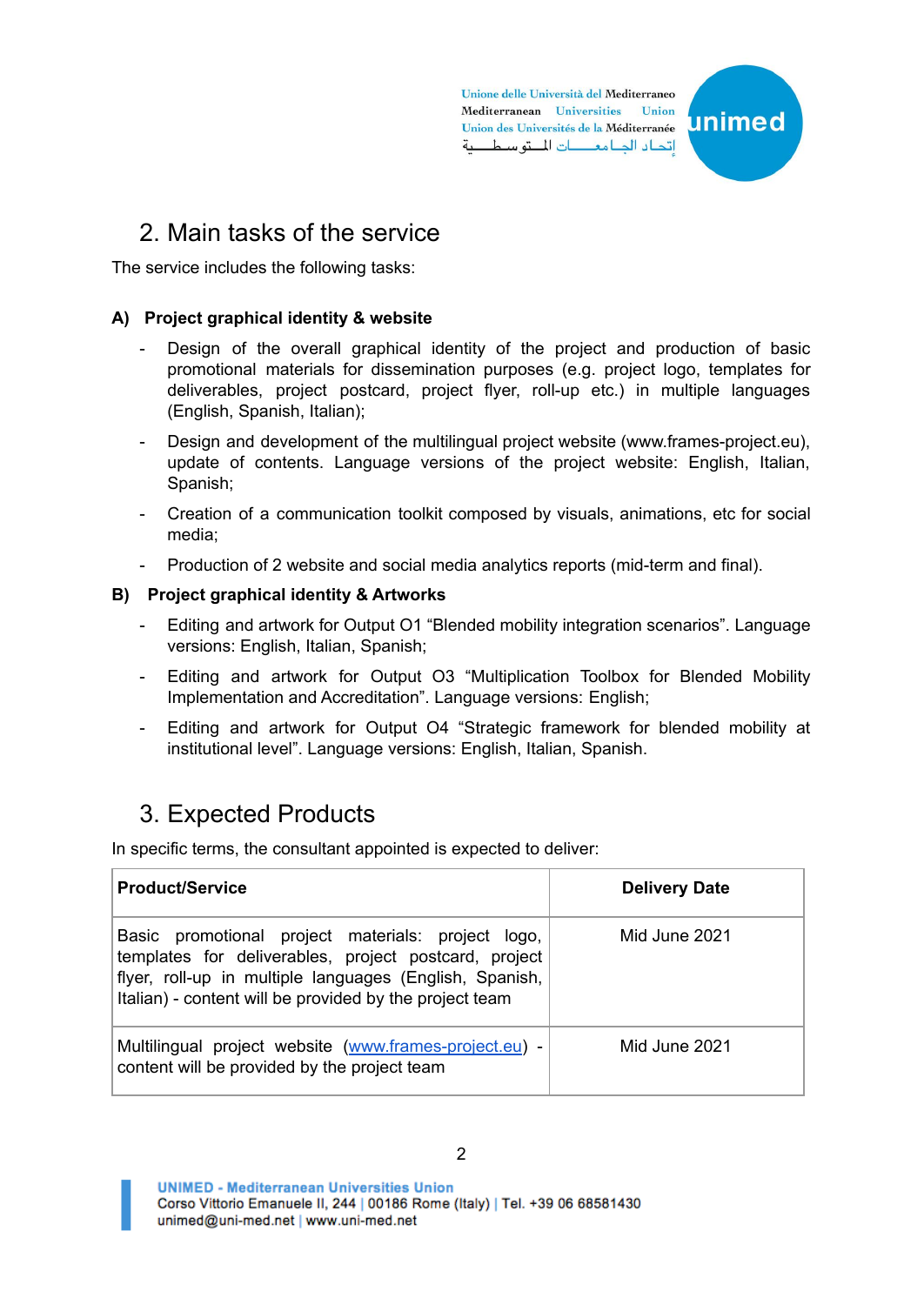Unione delle Università del Mediterraneo Mediterranean Universities Union Union des Universités de la Méditerranée اتحاد الجامعات المتوسطية



| Communication toolkit for social media                                                                                                                  | 30 July 2021                                  |
|---------------------------------------------------------------------------------------------------------------------------------------------------------|-----------------------------------------------|
| Production of 2 website and social media analytics<br>reports                                                                                           | 28 Feb 2022 (mid-term)<br>28 Feb 2023 (final) |
|                                                                                                                                                         |                                               |
| Editing and artwork for Output O1 "Blended mobility<br>integration scenarios". Language versions: English,<br>Italian, Spanish;                         | 30 July 2021                                  |
| Editing and artwork for Output O3 "Multiplication<br>Toolbox for Blended Mobility Implementation and<br>Accreditation". Language versions: English;     | 30 April 2022                                 |
| Editing and artwork for Output O4 "Strategic framework<br>for blended mobility at institutional level". Language<br>versions: English, Italian, Spanish | 30 November 2022                              |

Deliverables clause: once a company is selected, the contract may be amended with time and materials to capture new specific developments upon request of the FRAMES consortium.

All products have to be delivered under an open license (e.g. Creative Commons CC-BY).

### 4. Contract Period

The contract shall be carried out during the eligibility period of the project (1 March 2021 – 28 February 2023). In case of an extension to the eligibility period of the project, the contract period is intended to be extended accordingly.

### 5. Form of Contract

Goods or services ordered by the FRAMES project shall be in accordance with the FRAMES's conditions of contract. FRAMES is coordinated by UNIMED, the Terms and Conditions are those of the aforementioned organisation.